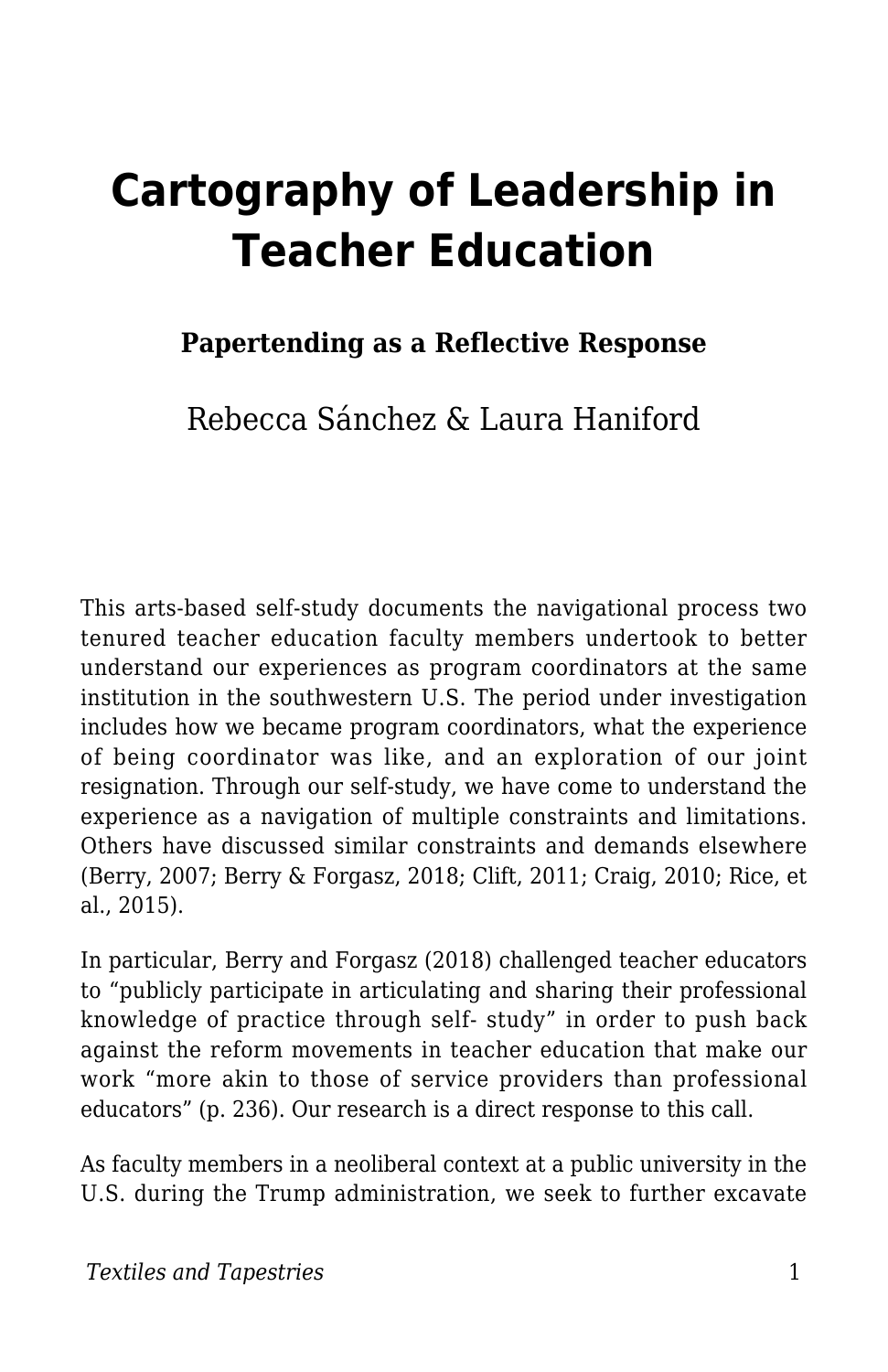how this ideology has had a chilling effect on colleges of education (Zeichner, 2010). Because we served as coordinators of our programs, we also sought to understand how leaders are positioned and regarded (Allison & Ramirez, 2016, 2019). In an attempt to break free from the neoliberal agenda, we looked to scholarly work on new methodologies, particularly arts-based (Weber & Mitchell, 2004) to more deeply divest from a culture of commodification and production (Giroux, 2016).

Rebecca is a Chicana social studies teacher educator. She became the program coordinator of elementary education when the position was vacated unexpectedly. Laura is a white female who became program coordinator of secondary education both through default (there were no other tenured faculty available) and with the support of the faculty.

# **Aims**

The central aim of this self-study is to understand our experience as program coordinators using an arts-based methodology we developed called papertending. As program coordinators, we received reams of paper in the form of agendas, policies, standards, assessments, etc. The volume of these documents was overwhelming and contributed to our challenges. To actually and metaphorically turn negative experiences into something more positive, we transformed these documents into new paper through the artistic process of papertending. Through this work, we discovered we needed to map our experiences. As a result, we created a large-scale cartographic art installation documenting our experiences as program coordinators. In this paper, we detail what we learned about ourselves and about leadership in teacher education through our self-study artistic process.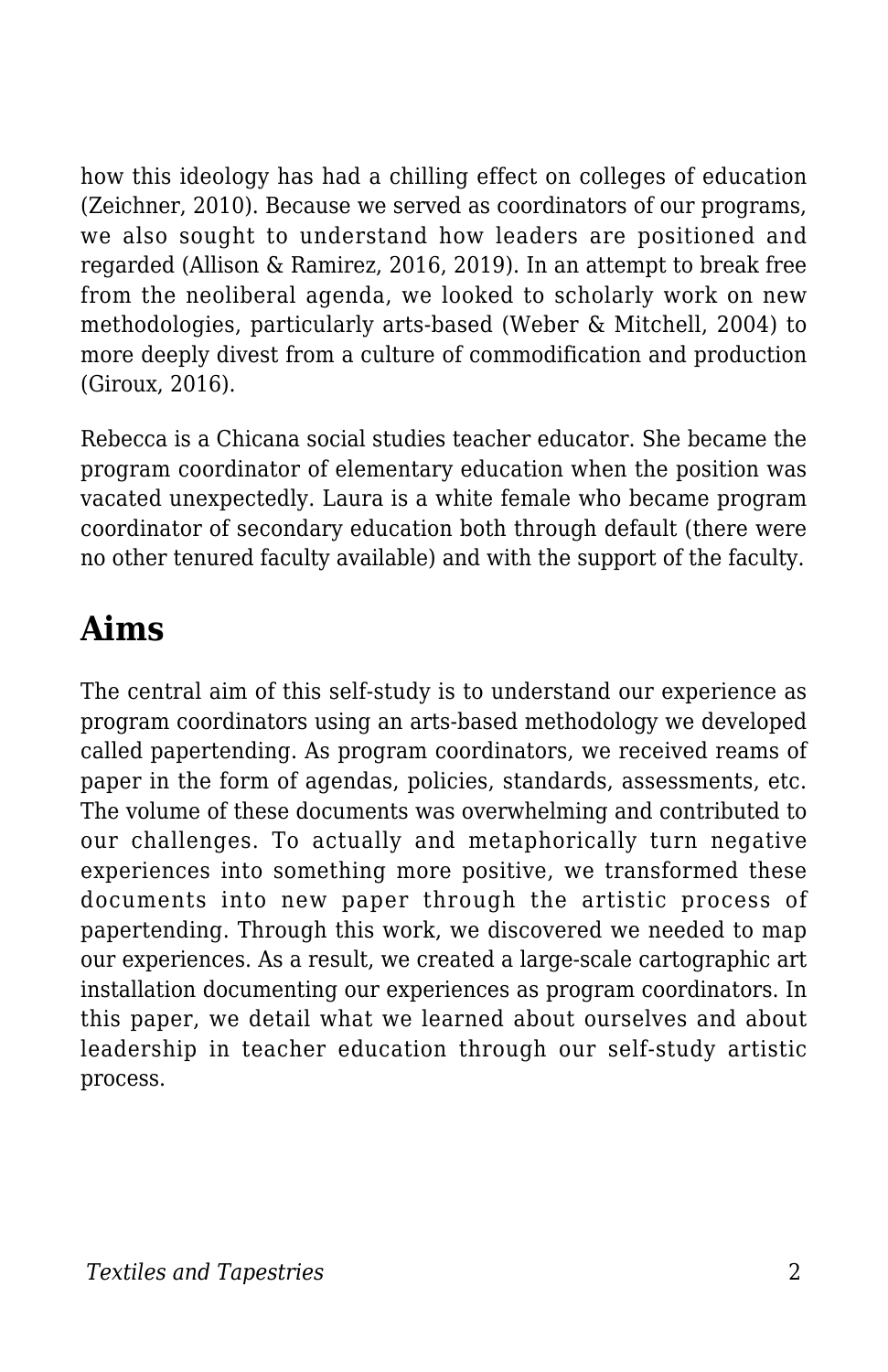# **Literature Review**

## *Neoliberalism*

Like many other universities, our university has been increasingly plagued with neoliberal policies and practices focusing on outputs, productivity measured in quantifiable units, and dehumanizing elements that view students as consumers and faculty as employees of production rather than as intellectuals (Giroux, 2016). Though we position ourselves as scholars, public intellectuals (Giroux, 2016) and educators, the neoliberal conception frames university leaders as "middle managers within our audit culture" (Madeloni, 2014, p.80). In teacher education programs this has manifested in a fixation with data and mandates to direct teacher education practice, even if contradictory to the research of our field (Lynch, et al., 2012; Madeloni, 2014). Additionally, Lynch, Grummell, and Devine (2012) document the ways "new managerialism" as an offshoot of neoliberal policies serves to deprofessionalize educators and constrains what counts as knowledge.

Given the dehumanizing and deprofessionalizing context of teacher education at this moment in history, initially, we had difficulty unpacking our experiences in a way that helped us move beyond anger and frustration. Fortunately, papermaking became a way to step outside our negative experiences and reflect in ways that led to new understandings.

#### *Arts-Based Research*

Arts-based research has been used by those within the art community for decades (e.g., Barone, 1995; Bresler, 2006; Eisner, 2006; Irwin et.al, 2006). For those outside this community, the decision to turn to the arts is a conscious one; made due to the unique ability of the arts to help us interpret our experiences and the world. Because the arts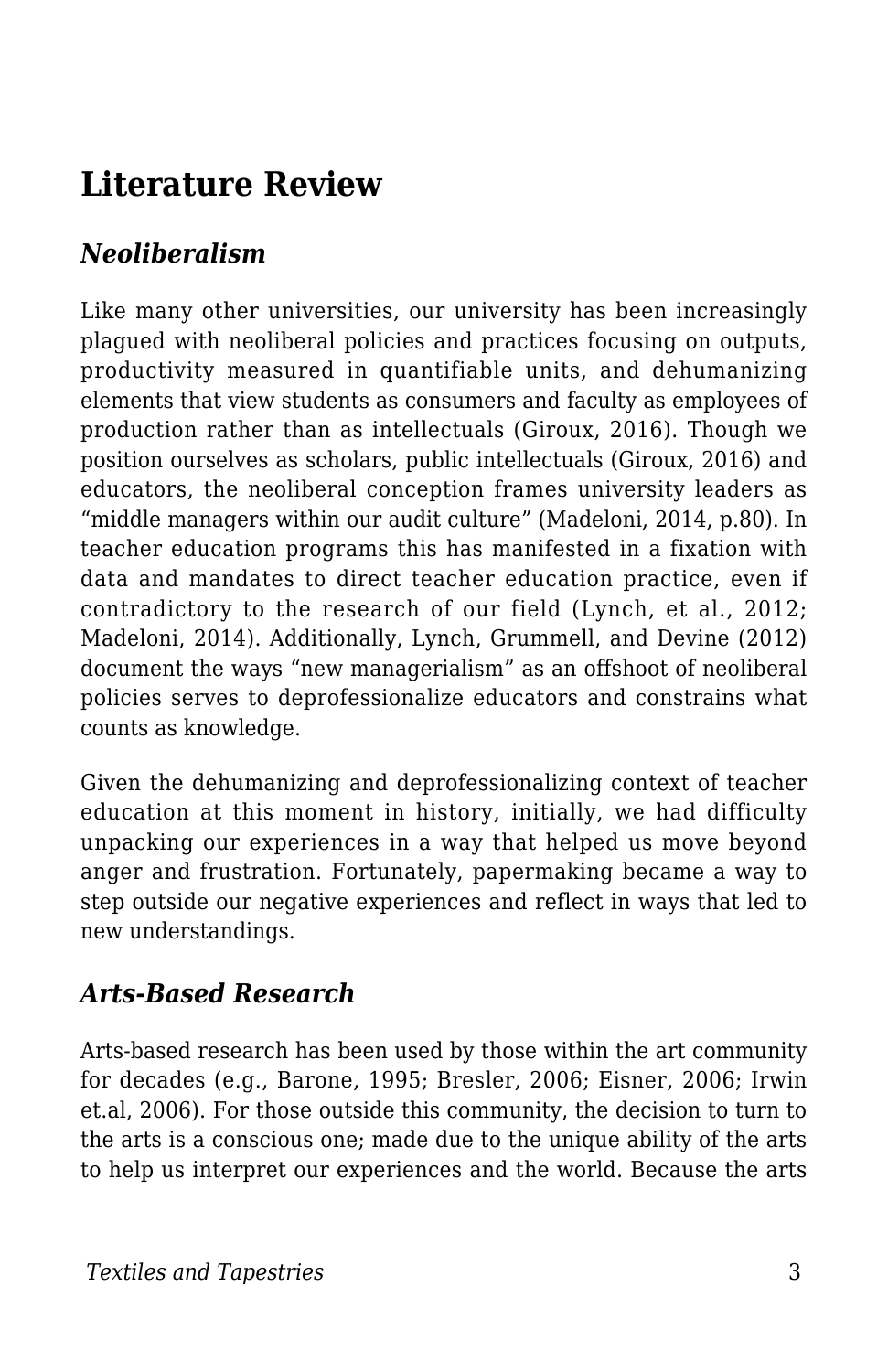have the ability to "sufficiently resonant to cause us to call into question the fundamental value premises and ideological bases upon which educational decisions are made" (Barone, 1995, p. 174), they also offer opportunities for inquiry and for making "connections that may not have been noticed through the phenomenon itself" (Irwin et.al, 2006, p. 71). In the neoliberal work environment, decisions about what counts as knowledge and evidence of learning are often taken for granted, even when they are erroneous. Using art to process this experience enables us as the creators to re-examine these values, and allows those who view the art to re-evaluate them as well.

Using art as a methodological tool is also not new in self-study. Weber and Mitchell (2004) identify some "key features" of arts-based research that align powerfully with self-study methodologies. While they list 10 features, we focus on five:

1) Reflexivity: Connects to the Self Yet Distances us From Ourselves, Acting as a Mirror; 2) Can Be Used to Capture the Ineffable, the Hard-To-Put-Into-Words, 3) Can Be Used to Communicate More Holistically, Simultaneously Keeping the Whole and the Part in View, 4) Through Metaphor and Symbol, Can Carry Theory Elegantly and Eloquently; and, 5) Makes the Ordinary Seem Extraordinary--Provokes, Innovates, and Breaks Through Common Resistance, Forcing Us to Consider New Ways of Seeing or Doing Things. (p. 984-985)

For us, papertending served as both a methodological tool and as a further source of textual data. We used the process of papermaking as a metaphor for our experiences as "reluctant leaders" (Allison & Ramirez, 2016, p. 8) and intentionally probed how the process allowed us to individually and collectively come to new understandings of our experiences. Additionally, because of the materiality of paper, we designed our paper to serve as a testament to an experience. Through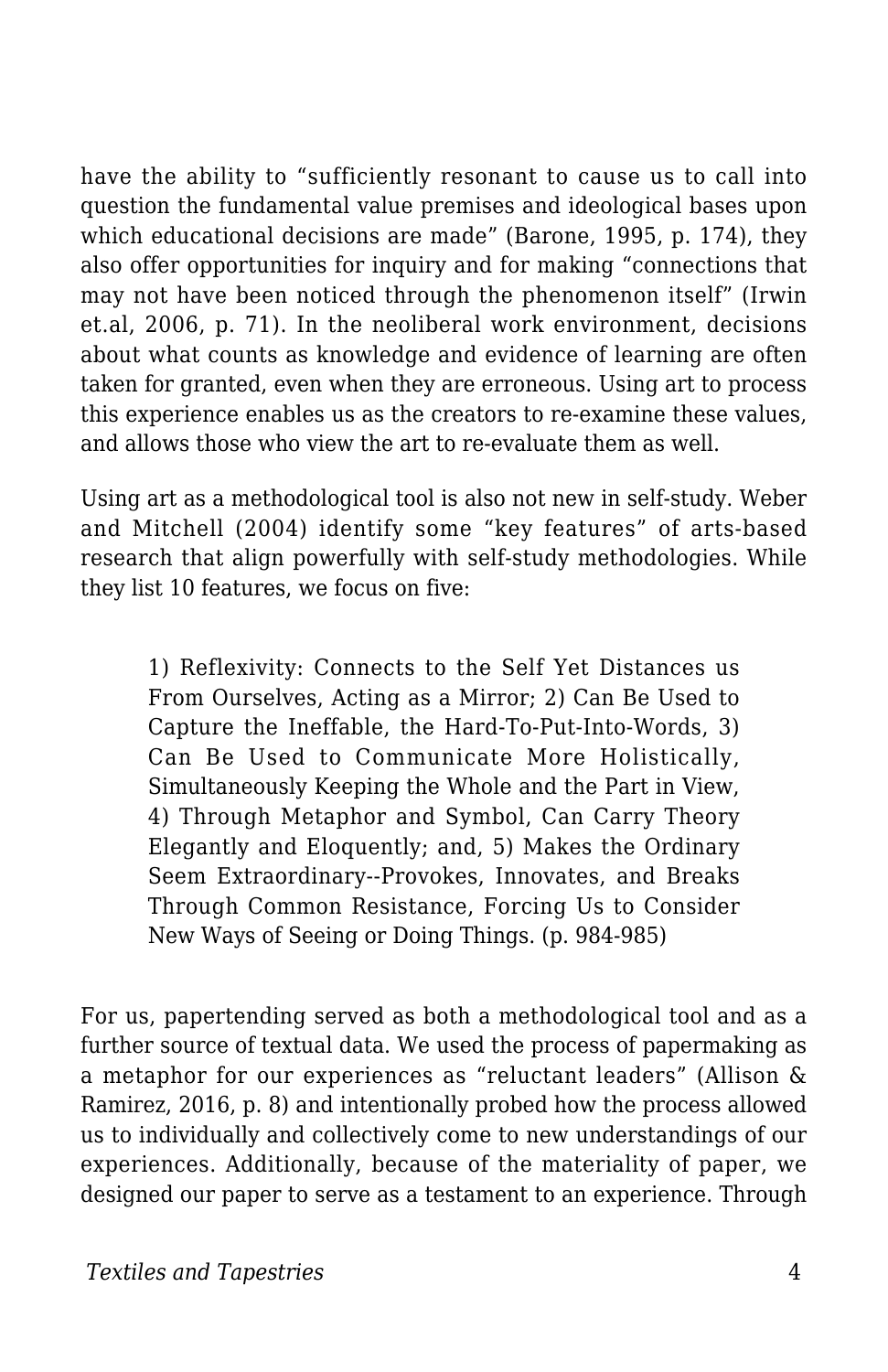this process we could "consider what an understanding of art materials as living matter might contribute to a sense of inquiry relevant to both teaching and research practices" (Pindyck, 2018, p.14).

## *Leadership in Teacher Education*

Allison and Ramirez (2019) highlight the need for clarity of terminology when discussing leadership roles. We follow their lead by distinguishing between "management" and "leadership." However, different from their descriptions, we found our positions as program coordinators to consist entirely of managerial tasks. In an earlier article, Allison and Ramirez (2016) define managerial tasks "as assigned administrative tasks functionary in nature" (p. 4).

They contrast these expectations with "leadership enactments" which were responsibilities "that were ill-defined and grew out of changing institutional and departmental circumstances brought about by broader political, economic, or social factors" (p. 5). Our time was so consumed by managerial tasks, there was little space for leadership enactments. This is in part due to the increasing demands of assessment and accountability.

In the current sociopolitical context of higher education within the U.S., workers are expected to do more with less support. As Allison and Ramirez (2019) highlight, midlevel administrative positions are often ill defined and untenable:

...it is not simply a matter of particular individuals being ill-suited for their positions' requirements, but rather that many positions' expectations have become (or perhaps always were) so demanding that no one individual could carry them out in a way that feels successful and satisfying. (p. 12)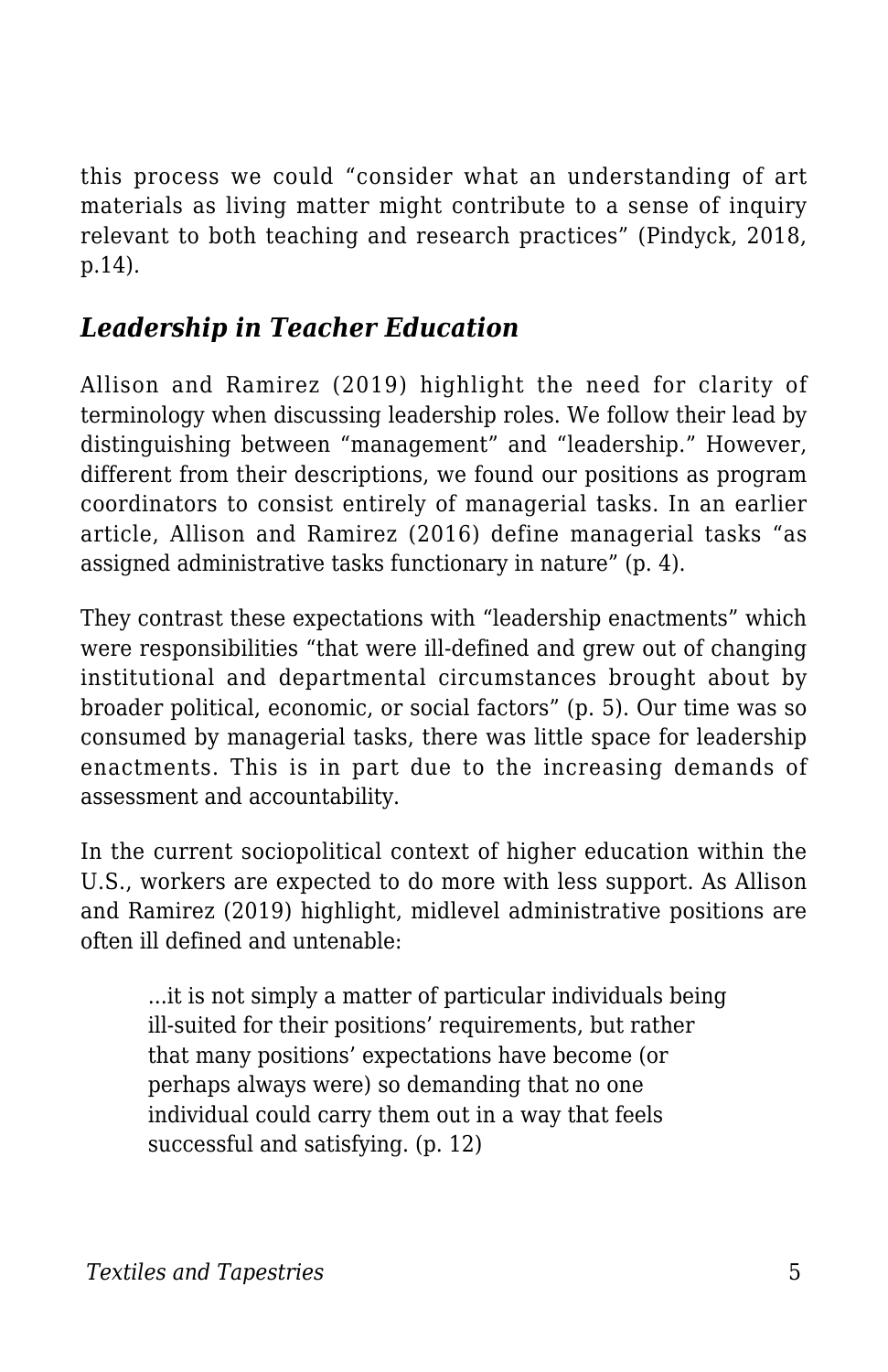This mirrors our experience and one of the reasons we left our positions. Ultimately, we felt that there was no way to be successful in our roles without significant changes to support structures and expectations.

# **Methodology**

After our term as program coordinators, we felt demoralized and marginalized. This self-study began through written reflective journals and professional dialogue (Guilfoyle, et al., 2004). However, we found it difficult to process the experience using traditional research methodologies alone. At this point we turned to the arts, seeking to transform our "practical experiences...into aesthetic ones" (Eisner, 2006, p. 13). Based on the role of paper in defining our experiences as coordinators, we developed an arts-based methodology called papertending. At its core, papertending is the repurposing of paper into artistic representations of experience.

Each step in the creation of this piece was intentional. One key aspect of papertending was selecting the documents we shredded to make new paper. We chose pages that had constrained our ability to act as leaders as opposed to managers. For example, Laura chose an internal policy document mandating how we assess our teacher candidates and a training she received as program coordinator on "data literacy." We then sorted the remaining paper from our time as coordinators into categories to better understand what had been distributed to us and used this to determine the priorities of college administration. We used representative samples from these categories to create a collage of policy documents, standards, state and federal mandates, data reports, and assessment documents. This collage represents the context within which we worked as coordinators. We then took the paper we created to craft a map of our experiences. Creating a map seemed an apt representation to choose because as Irwin et.al (2006) point out, "maps have only middles, with no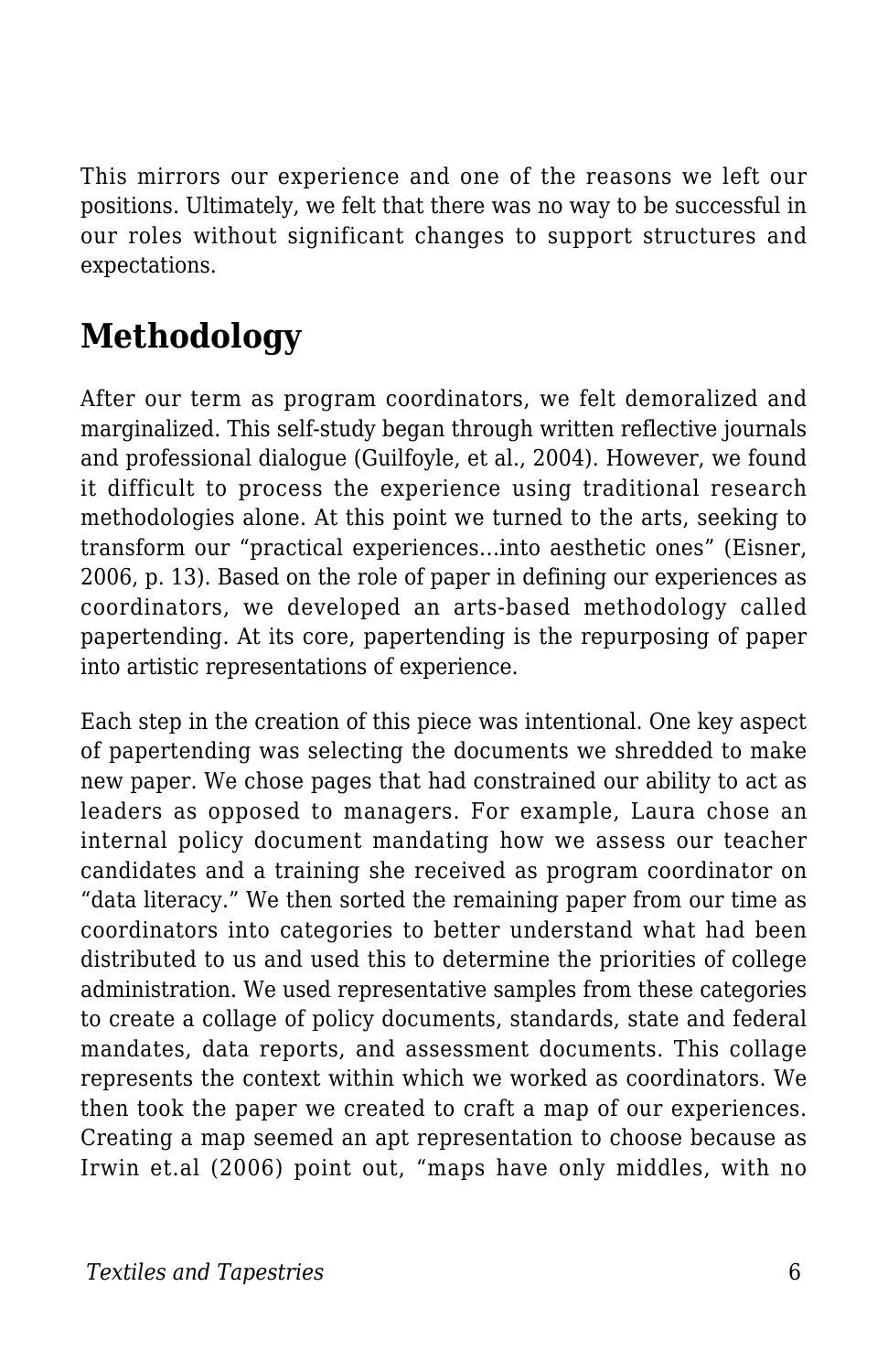beginnings and endings--they are always becoming" (p. 71). We studied each piece of paper and discussed how it fit into a metaphorical map. We recorded this discussion to document our thinking about how the new cartography visually and metaphorically represented our experiences.

#### **Figure 1**

*The Cartography of Our Experiences as Program Coordinators in Teacher Education Programs*



Drawing on the artwork of Kelly O'Brien (O'Brien, n.d.), we stitched the map together. Again, each choice we made was discussed in terms of its representation of our experiences. We used different types of thread and stitches to anchor the pages to one another. Next, we each stitched our individual journeys as coordinators onto the map. When we finished the piece, we hung it in an office and wrote responses to what the completed exhibit made us think about our experiences as program coordinators. We shared these reflections with each other and responded with questions for clarification and further thinking.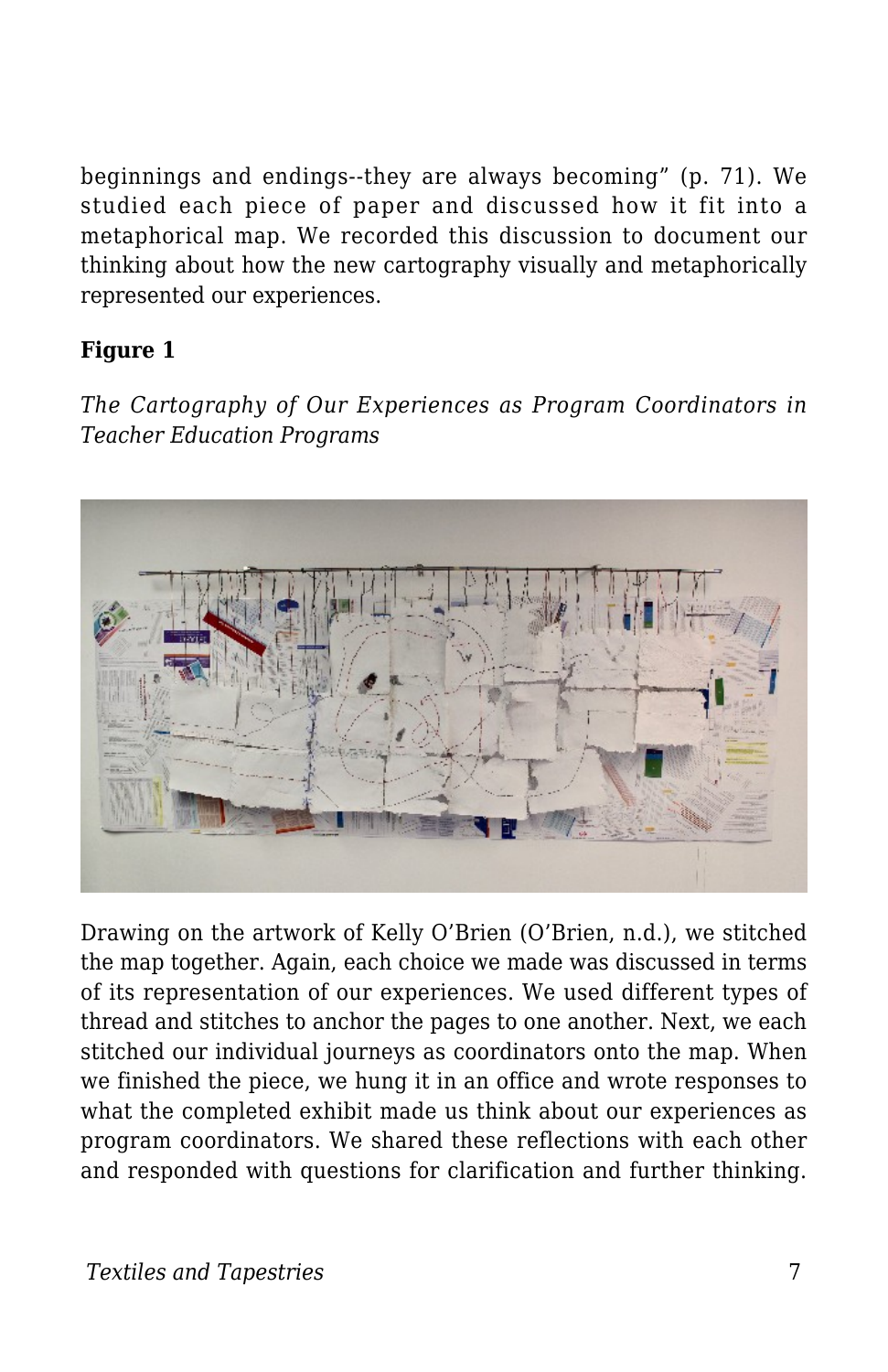We coded these documents for themes, using constant comparison (Strauss & Corbin, 1990) to examine the relationships between these codes and previously identified codes.

In order to establish trustworthiness (Bullough & Pinnegar, 2001; Pinnegar & Hamilton, 2009), we made public our cartography in an art installation. Because our leadership and resignation impacted our programs in significant ways, we invited faculty members from our programs to view the exhibit and provide anonymous feedback to gauge how well our representation matched the understandings of our colleagues. Additionally, because our time as coordinators impacted our family lives, we also asked our closest family members (Rebecca's daughter and Laura's husband) to view the exhibit. We audiorecorded their feedback and transcribed it. We read through all feedback, coding for themes, and we compared the responses we received from others with both our written intentions and our own reflections on the process and what we learned. For this paper, we paid particular attention to feedback relating to leadership within teacher education.

# **Outcomes**

Ultimately, we view our efforts to remake the paperwork (Müller, 2014) into a metaphorical map of our experiences as program coordinators as a way to study our "not so secret story knowledge" and as "a form of resistance that may be enacted by teacher educators (such as ourselves) who are being stripped of professional voice in their teaching work" (Berry & Forgasz, 2018, p. 241). As described above, we felt at a loss for words to accurately and adequately describe our experiences as program coordinators. Through creating our cartographic installation, we were able to process and understand our experiences in new ways.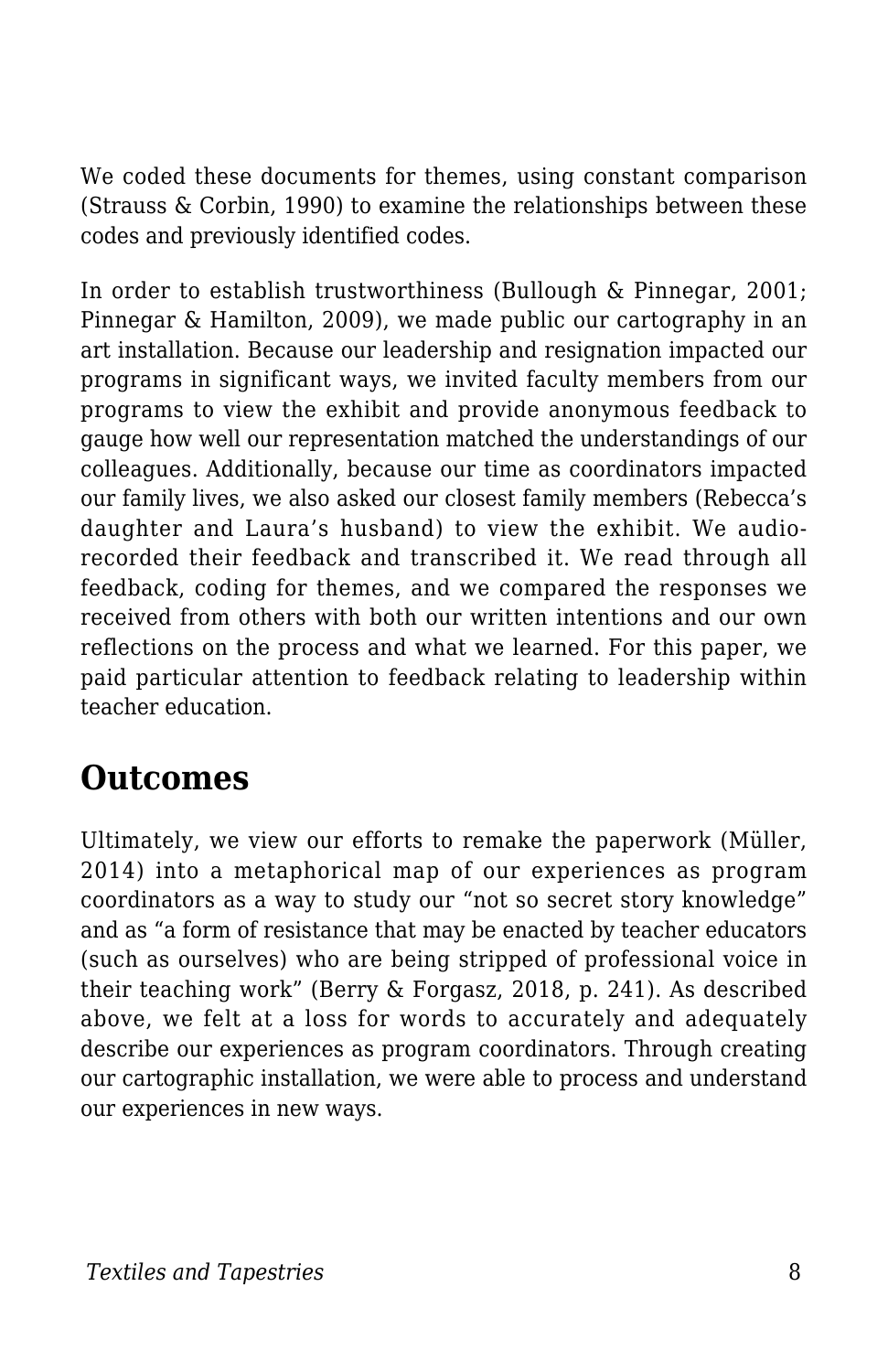#### *What We Learned about Leadership in Teacher Education*

Initially, when we each became program coordinators, we thought we were taking positions as middle managers. That in and of itself was a bitter pill to swallow. But we were willing to step into these positions because we felt that individually and together we could resist some of the more troubling initiatives being pushed down from upper administration, the state, and accrediting agencies. We found this resistance to be futile. Upon reflection, this felt intentional. As Rebecca wrote:

It seems like the strategy is to fill people's days with mindless tasks to prevent the real thinking from occurring. If the group thinks too much we might be able to reveal the false claims of leaders. How do you answer the millions of emails? Who will answer the phone when we are spending hours in meetings we get called to without an agenda? How do we build quality programs when we repeatedly have to fight for quality? Why do we have to spend our time fighting small fights when there are so many more significant needs that we should focus on? The small fights and minutiae are the fuel of the beast. They are distractions from focusing on substance. (Reflection, 8/14/18)

In the process of making the art piece, we were able to identify a model of how decision making, responsibilities, and power are operating in this neoliberal, new managerial environment. In place of a leadership, structure is what we call a hierarchical control/power model.

We came to see that the top of the structure is the neoliberal agenda; this was articulated to us in the form of mandates, compliance documents, and ever-changing dictates. While we used quite a bit of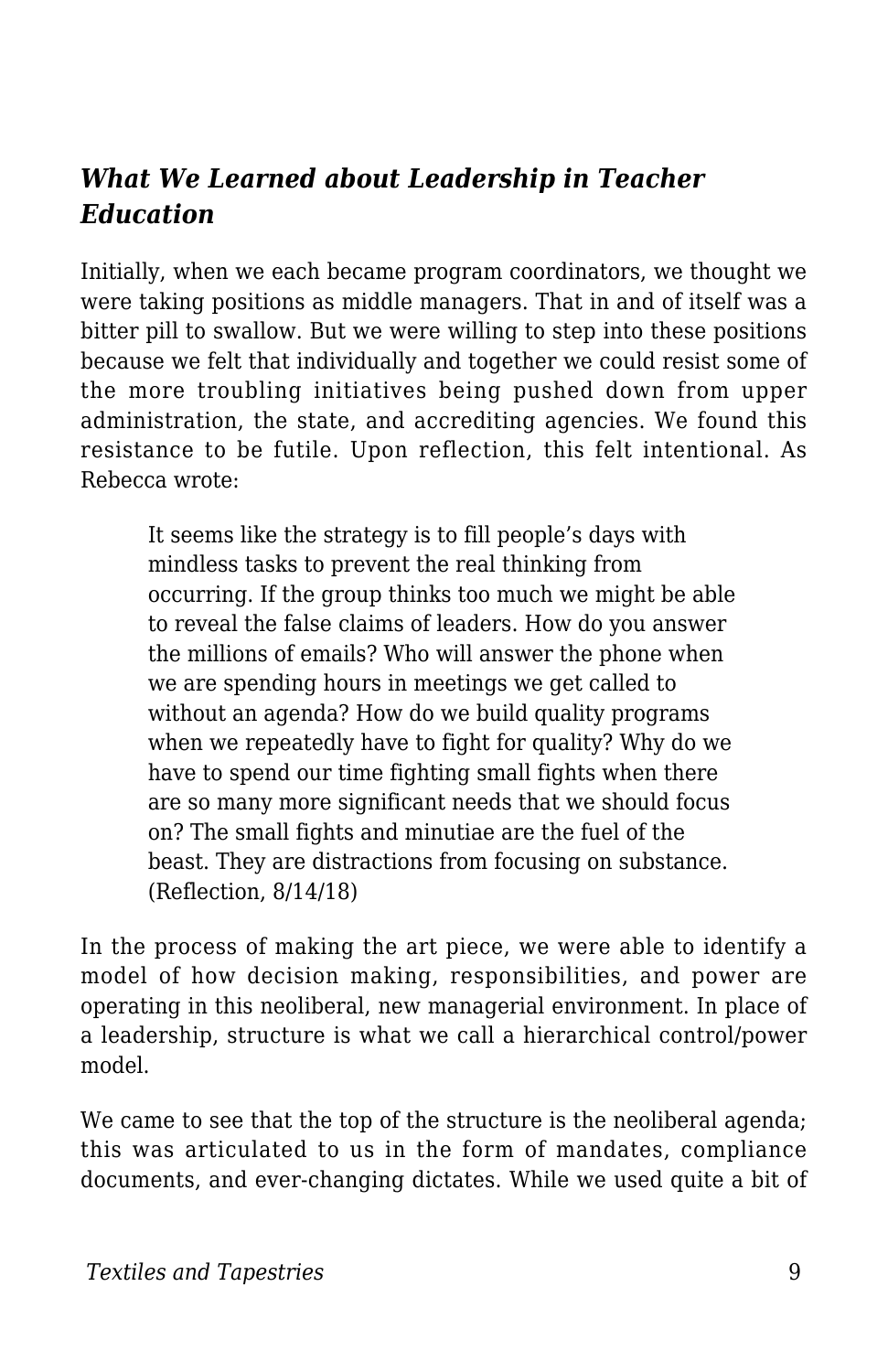paper to make both the collage and the new paper, the piles of paperwork we received never seemed to diminish. That speaks to just how powerful the deluge of external mandates is for teacher educators. In support of our impressions, a colleague who viewed the art installation recognized that "little value is placed on leadership and data seems to be imposed as a framework for decisions" (Respondent 7). Respondent 14 noted, "It's a colonized approach. Beyond neoliberal." Another viewer expressed that the art installation conveyed many of our same frustrations and wondered at "The amount of time and energy wasted on filling a technocratic, multibillion-dollar education-accountability industry instead of creating liberating, democratic learning spaces for teachers and students" (Respondent 17).

Mandates created as part of the neoliberal agenda were accepted by upper administration with little or no scholarly discussion or debate. Our perception is that upper administrators in our college functioned as the middle-level managers. Rather than providing vision-based leadership, they were passing the mandates down and checking the boxes. Respondent 1, also a former coordinator of a different educator preparation program framed it similarly, "The strings hanging the tapestry are like upper administration and we are the puppets on their strings." As coordinators, we did not have many opportunities to exert leadership. Instead, we found ourselves hanging by threads, beholden to administrators unwilling to lead.

During our tenures as coordinators, we often felt confused and frustrated without being able to articulate where these emotions were coming from. Crafting the cartography, we came to understand our place in the structure was as compliance bots, simply responsible for feeding the hierarchical machine with ever-increasing amounts of meaningless data. Through self-study as artist/researchers, we examined the materials with a different lens. We came to understand that we were simply expected to comply with all mandates. The sheer volume of mandates led to a constant sense of confusion and being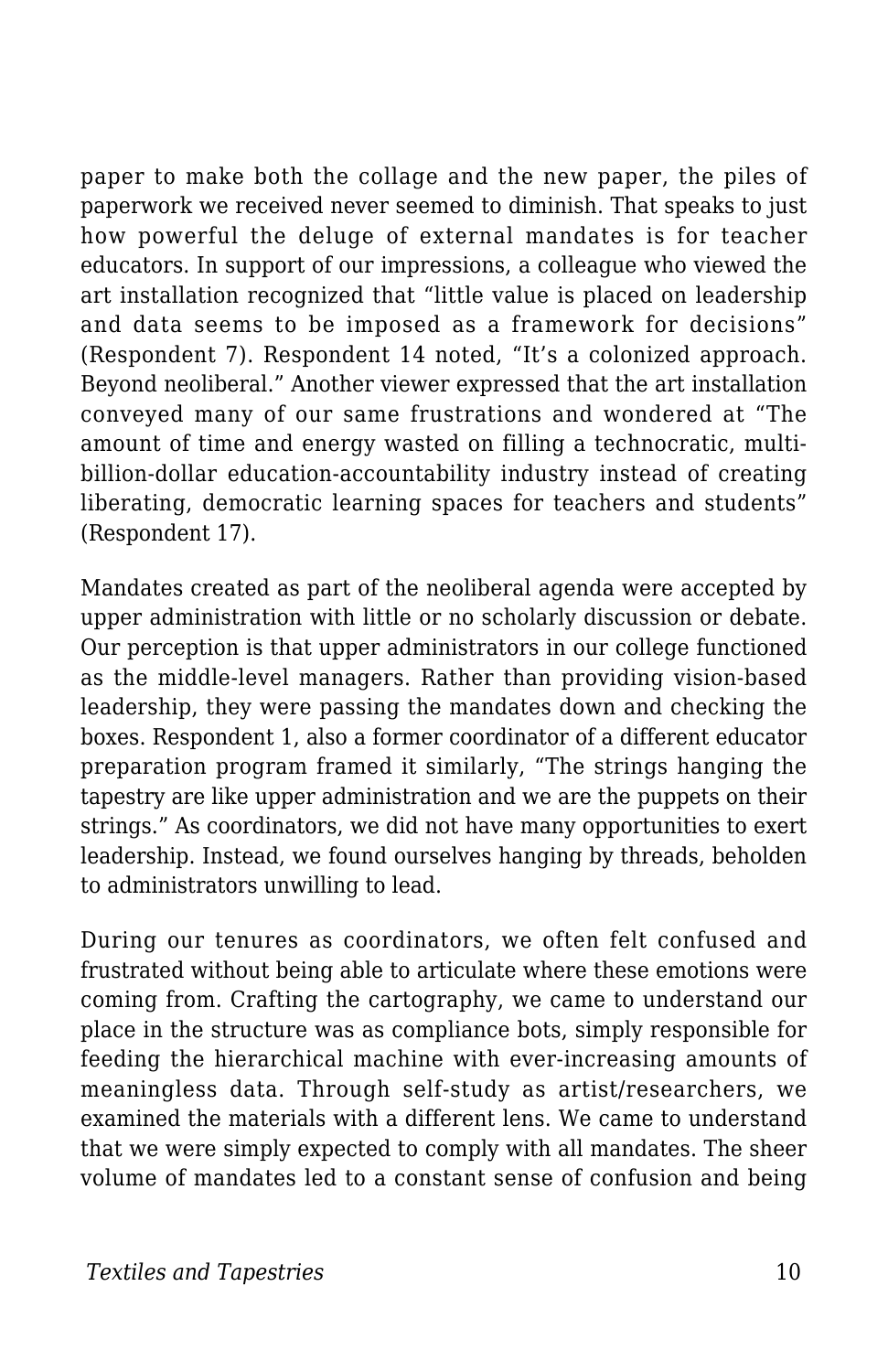unable to exert any influence or leadership left us feeling frustrated and angry.

#### *What We Learned about Ourselves*

Papertending offered us an alternative pathway to excavate and represent a significant journey. As faculty members in a neoliberal environment, we face tremendous pressure to produce. In repurposing materials from our experience, the creative process itself became an alternative to university-sanctioned production and a way to resist the dehumanizing structures of the academy. The decision to make paper as part of our self-study was intentionally inefficient. We sought to make meaning, rather than simply produce a final product. Through partaking, we have come to realize that it is not enough to write about the hegemony of neo-liberal policies. We must consciously resist in our everyday lives. By freeing ourselves from the limiting constraints of traditional forms of research, we have found renewed passion in our scholarship.

**Leadership in the Academy.** While we wanted to understand the larger structures of leadership in the current environment of teacher education, we also craved a better understanding of our roles as leaders in our own institution. Through the process of papertending, we were able to view our experiences in new ways. For example, Laura learned she is better able to enact her vision of leadership outside a formal administrative role, as she described in a journal reflection:

What's the difference between leadership and coordination? I feel like I'm still providing leadership, and maybe even more so than when I was coordinator. Because I am currently not bound by all the administrivia that flows downhill from upper administration (Reflection, 12/19/19).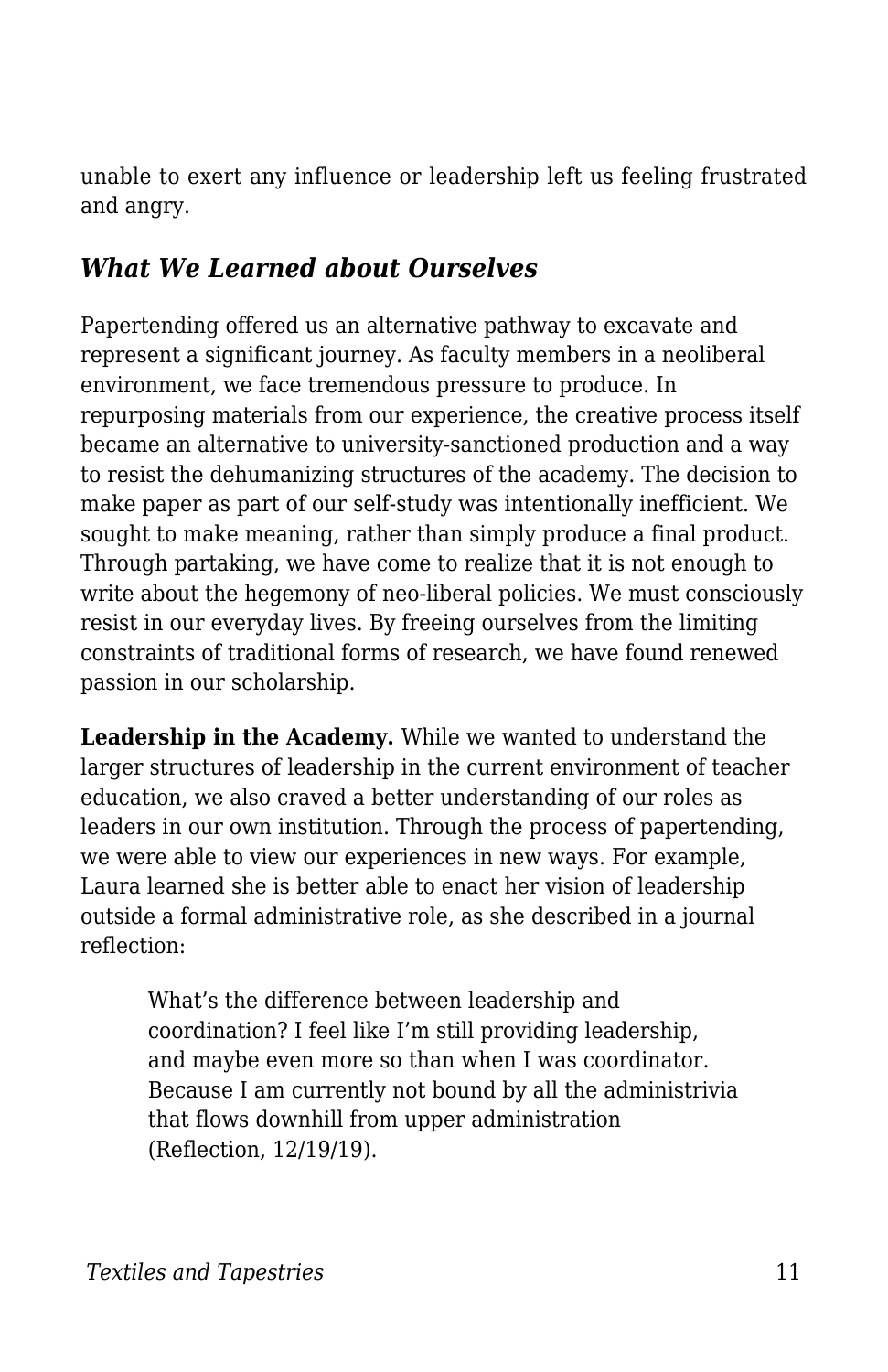Because her time is not taken up with all the tasks assigned her by others, she is able to devote more time to program design, vision, and revision.

Rebecca has come to the realization that in some ways who we are did not matter. During her time as coordinator, she took personally the ways administrators treated us, talked to us, and failed to listen to us. But ultimately, it actually was not about us. Anyone in that position who did not immediately comply with mandates would have been (and have been) treated the same way. Laura also noticed this when reflecting on the finished artwork:

I worry that the installation of new paper and our paths through the wilderness is overshadowed by the background. But that is kind of how it felt during the experience as well. That who we are, what we were experiencing, our perspectives didn't matter. The only time they were even considered is when we did not comply.

Coming to this realization has been helpful for both of us in that it has helped us reclaim our space as scholars, teacher educators, and as leaders in the academy. Within the neoliberal leadership model our artwork illuminated for us, individual people do not matter. One must step outside the framework in order to authentically engage as human beings.

**A Return to Our Creative Selves.** Papertending also offered us a way to return to our creative selves. The process of engaging with the documents in a new way reminded us of the intellectual and innovative aspects of teacher education that we missed during coordinatorship. Working with the documents revealed the obvious dissonance between knowledge from the field of teacher education and what we were expected to enforce. Working through the arts and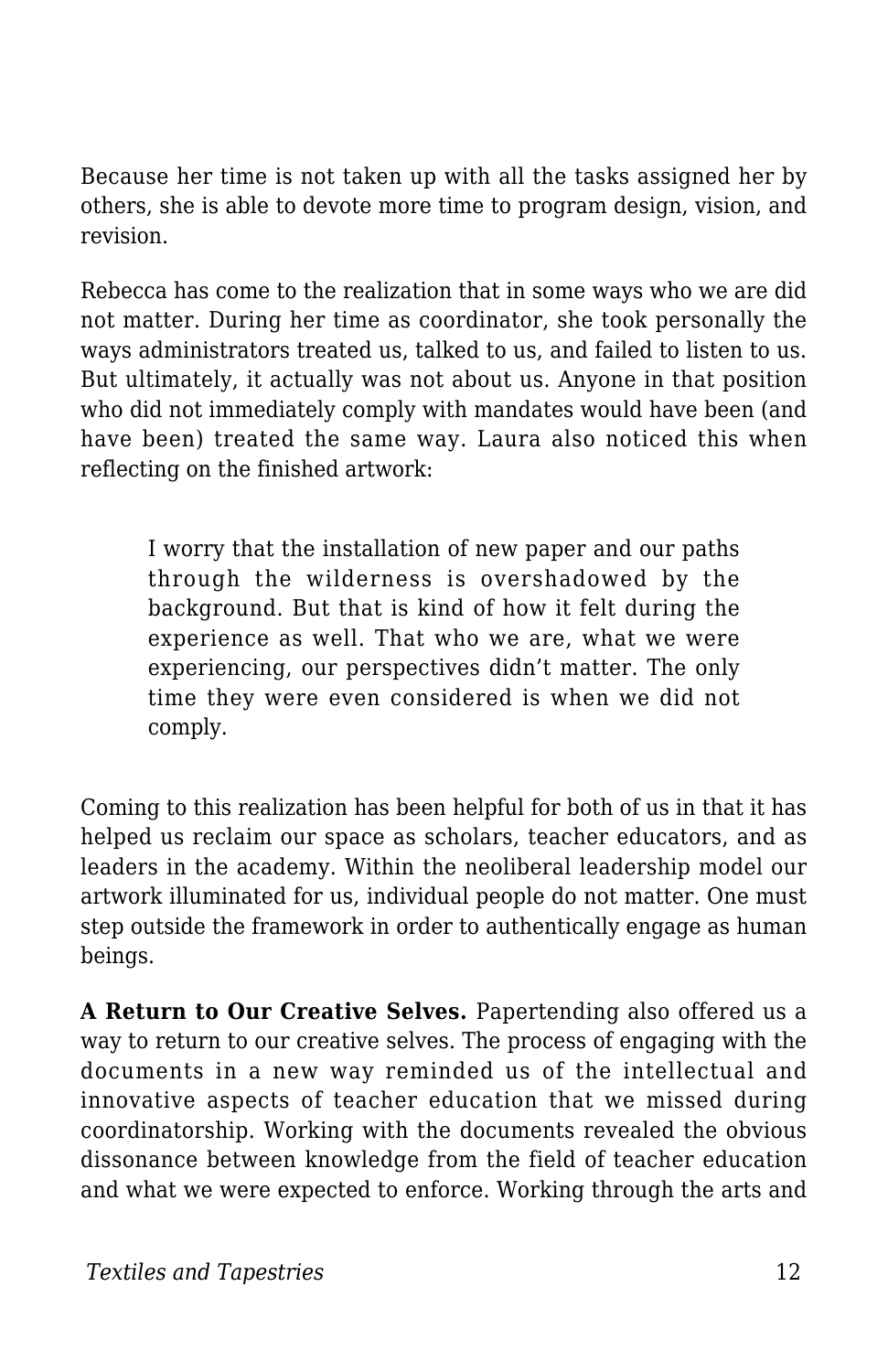developing papertending as a response to stepping down from coordinationship, we were able to create a cartography of the feeling in terms of the feeling of the experience, and as we acknowledged the emotional response we could engage with the scholarly significance in new ways. The emotional impact was felt by a colleague, who also served as a coordinator of an educator preparation program in our college. Upon viewing the art he stated, "Matches the emotional turmoil of the experience. The coordinators become a misrepresented group in the process" (Respondent 1). In the act of mapping the journey on a representational level, we better understood the mechanisms and market forces at play in the role.

**Connecting to a Compass**. In making the cartography, our own internal compasses were reactivated. First, we were able to rely on our artistic compasses to make artistic decisions. Working within an artistic realm offered a new palette to express and explore our experience of coordinating. The process and elements of art offered substantive avenues to understand experience. Line, shape, space, value, form, texture, and color were key to communicating in new ways. As we chose which sheets of paper would contribute to the cartographic tapestry, we had to examine the qualities and fragilities of each sheet. The strong, competent, and sturdy sheets were selected for the beginning because that is how we felt when we began as coordinators. The fragile sheets with uneven texture and holes were placed in the middle of the journey when we felt things were falling apart with our programs. In stitching, we could see where our journeys were parallel, where there were points of solidarity, and where we felt like we were moving in circles. Making these artistic decisions was based on tuning in to our own creative compasses and facilitated a new kind of trust in ourselves.

As the creative compass guided us in the artmaking, we were also able to see how our teacher education compass was also accurate. In coordination, there was a feeling of isolation and alienation, and we often didn't know how our colleagues were making meaning of all of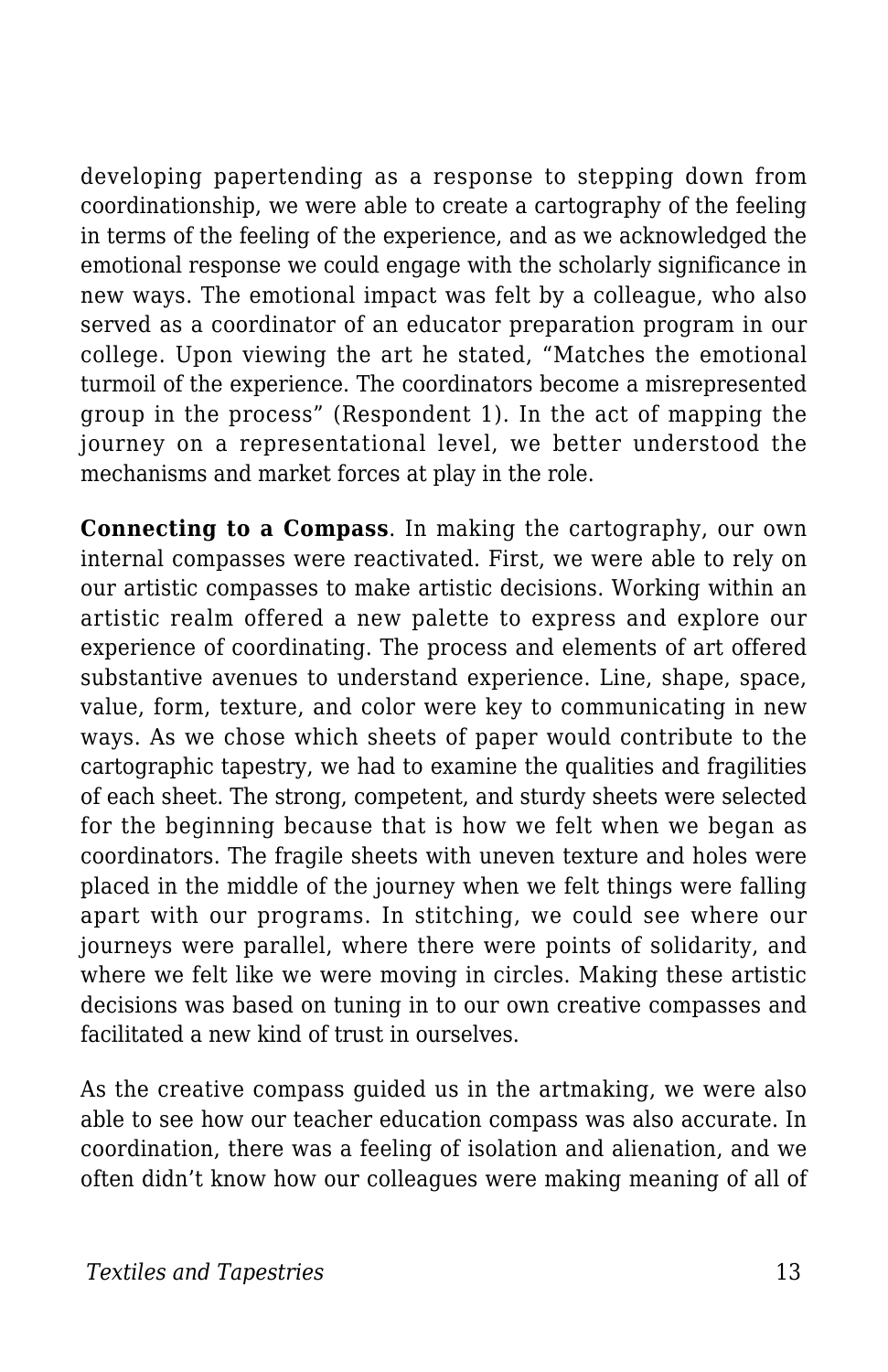the neoliberal policies. We knew many mandates were in conflict with the aims of our profession but based on the volume of documents describing this situation it was easy to lose course. There were times it was difficult to trust our own instincts and professional knowledge. In creating the cartography, sharing it with colleagues, and collecting feedback, we could better understand that our compasses were accurate and we could trust our own decisions to step away from coordinatorship. In collecting feedback many expressed that the cartography was an accurate mapping of the current moment, "a path leads to nowhere" (Respondent 4), and "This looks like a map to nowhere. Many paths leading to nowhere" (respondent 16). Sharing the cartography, and receiving feedback reinforced our solidarity with colleagues. It created a sense of togetherness, a stitching back together with our colleagues, who share a common commitment to meaningful teacher education.

# **Significance**

Through using an arts-based methodology, we consciously positioned ourselves in opposition to neo-liberal, dehumanizing approaches to research and teacher education. "When we examine, curiously follow and re/search matter in sensory ways, we allow ourselves to disrupt conventional limitations and preexisting ideas about matter and self, and we make room for unexpected combinations to arise" (Pindyck, 2018, p. 14). A significant aspect of this work has been the reactions we received from our colleagues. They unanimously responded to our art installation in ways suggesting that our representation resonated with them and that they too see the power hierarchies in teacher education and the burden of coordination.

While it was powerful to see colleagues identify with the work and to make meaning of the current state of teacher education in our context by analyzing and engaging with the art installation, we were left wondering about the long-term resonance of the art installation on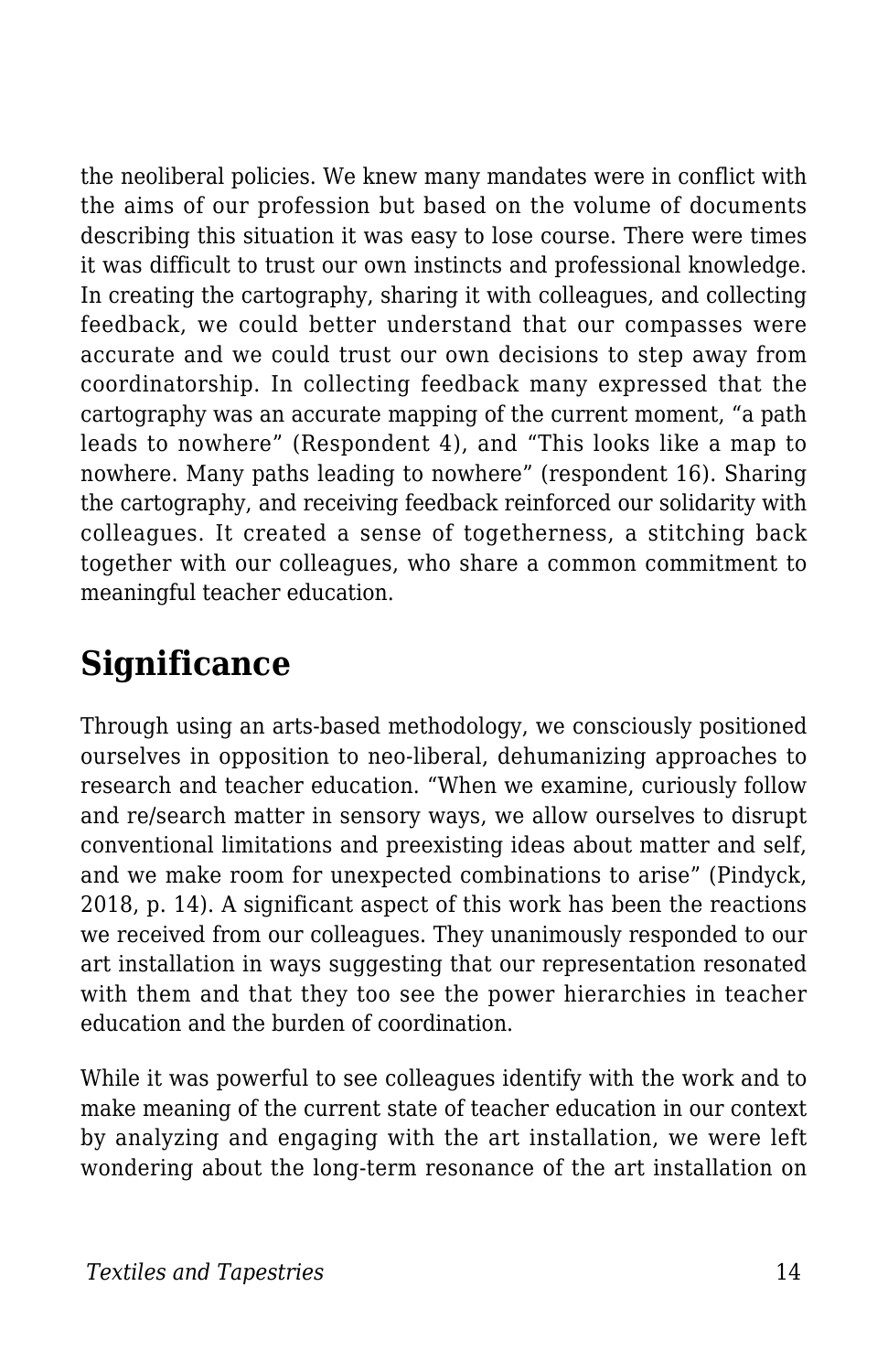our colleagues and our institution. Unfortunately, we have a long history of communicating our concerns with college administration about the challenges, subjugation, and deprofessionalization of teacher education, but they have failed to hear us. This is echoed by Respondent 11 who says, "The lost pathway of circles and returns is reminiscent of the hard road we have traveled and the total lack of concern for how TE [teacher education] operates." Upon viewing the art installation, another colleague stated, "College of Ed, please hear us. Please believe us. Please stand by us." Though our colleagues hear us, we wonder if they will join in more vocal solidarity to reject neoliberal approaches to teacher education that do not serve our diverse communities in meaningful ways. Reading the comments of one colleague leaves us hopeful, "Teacher educators are under tremendous pressure and leadership will require organizing collectively and resisting and coming up with new visions and models for teacher ed" (Respondent 17). Whether or not department and college leadership are up to this collective revisioning remains to be seen.

# **References**

Allison, V., Ramirez, L. (2016). Co-mentoring: The iterative process of learning about self and "becoming" leaders. *Studying Teacher Education*, *12*(1), 3-19.

Allison, V., Ramirez, L. (2019). Role of self-study in navigating teacher educator administrators' responsibilities. In J. Kitchen (Ed.) *2nd International Handbook of Self- Study of Teaching and Teacher Education.* Springer.

Apple, M. (2001). Markets, standards, teaching, and teacher education. *Journal of Teacher Education*, 52(3), 182-196.

Barone, T. (1995). The purposes of arts-based educational research. *International Journal of Educational Research*, 23(2), 169-180.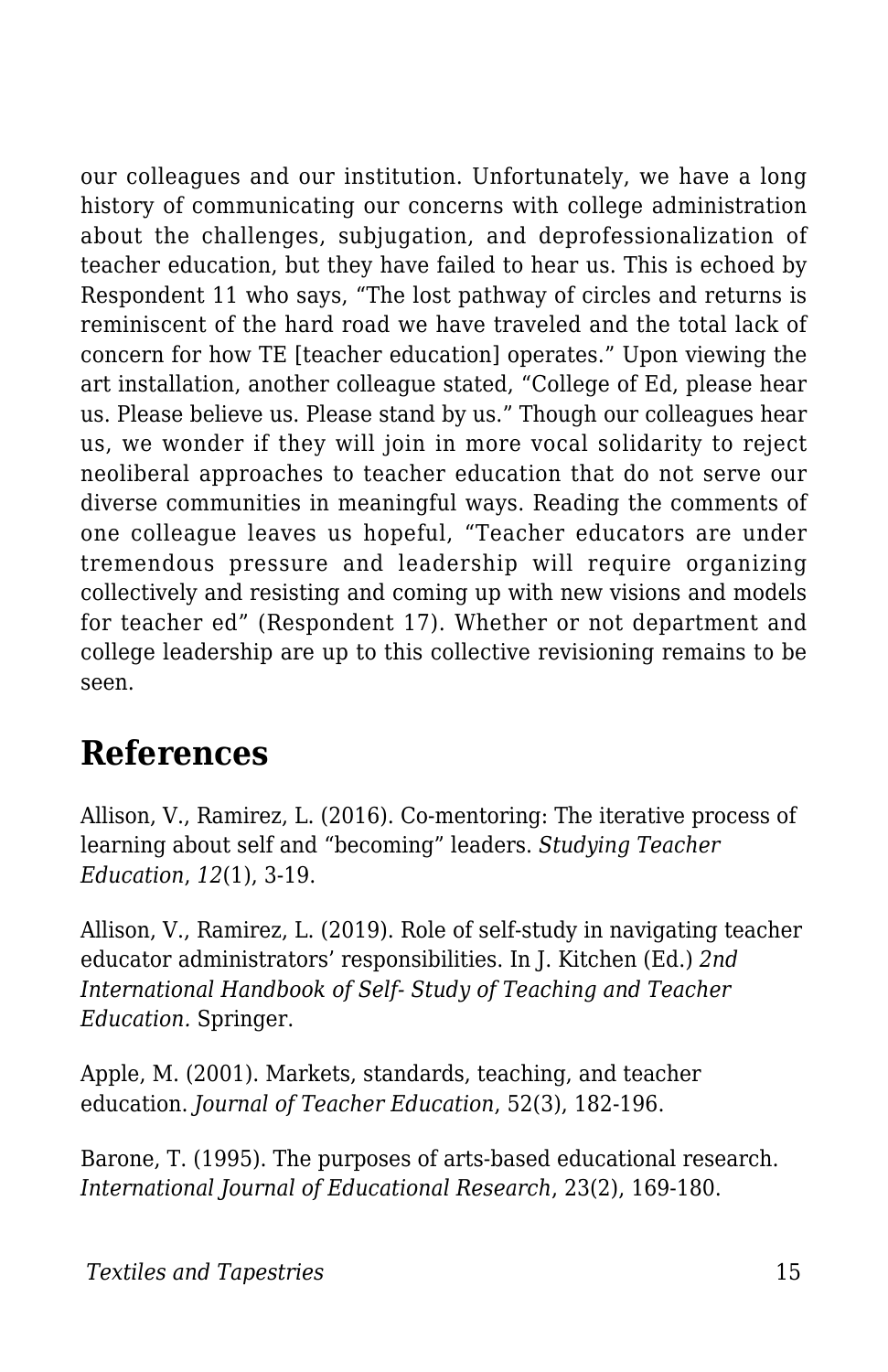Berry, A. (2007). Reconceptualizing teacher educator knowledge as tensions: Exploring the tension between valuing and reconstructing experience. *Studying Teacher Education*, 3(2), 117-134.

Berry, A., Forgasz, R. (2018). Disseminating secret-story-knowledge through the self-study of teacher education practices. *Studying Teacher Education*, 14(3), 235-245.

Bresler, L. (2006). Toward connectedness: Aesthetically based research. *Studies in Art Education*, 48(1), 52-69.

Bullough, R. & Pinnegar, S. (2001). Guidelines for quality in autobiographical forms of self-study research. *Educational Researcher*, 30(3), 13-21.

Clift, R. (2011). Shifting roles, shifting contexts, maintaining identity. *Studying Teacher Education*, 7(2), 159-170.

Craig, C. (2010). Change, changing, and being changed: A study of self in the throes of multiple accountability demands. *Studying Teacher Education*, 6(1), 63-73.

Eisner, E. (2006). Does arts-based research have a future? *Studies in Art Education*, 48(1), 9-18. Giroux, H. A. (2016). Defending educators in an age of neoliberal tyranny. Tikkun, 31(4), 46-49.

Guilfoyle, K., Hamilton, M.L., Pinnegar, S., & Placier, P. (2004). The epistemological dimensions and dynamics of professional dialogue in self-study. In J. J. Loughran, ML. Hamilton, V. K. LaBoskey & T. Russell (Eds.), *International handbook of self-study of teaching and teacher education practices* (pp. 1109–1167). Springer.

Irwin, R.L., Beer, R., Springgay, S., Grauer, K., Xiong, G., Bickel, B. (2006). The rhizomatic relations of a/r/tography. *Studies in Art Education*, 48(1), 70-88.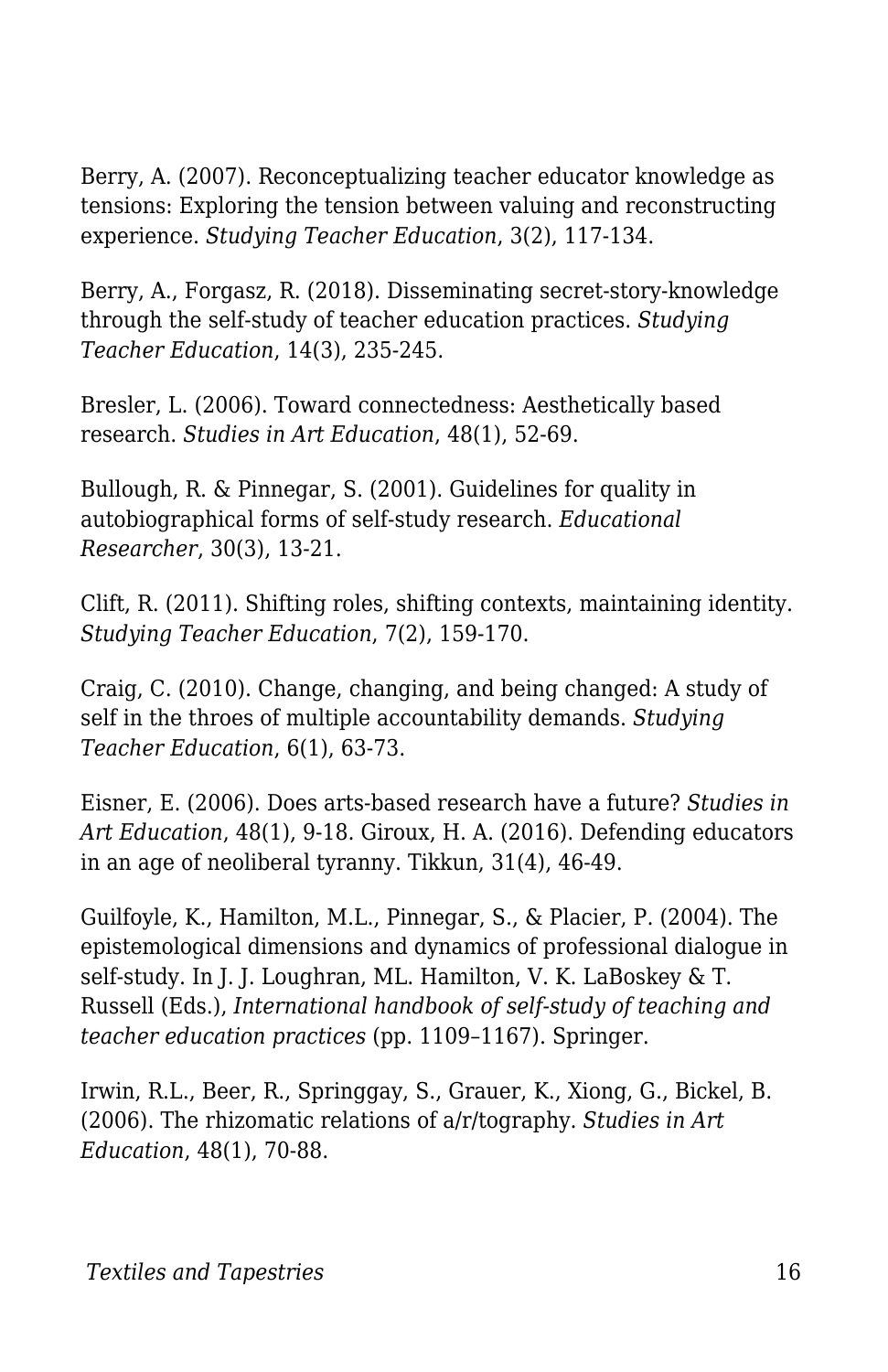Lynch, K., Grummell, B., Devine, D. (2012). *New managerialism in education: Commercialization, carelessness and gender*. Palgrave Macmillan.

Madeloni, B. (2014). From a whisper to a scream: ethics and resistance in the age of neoliberalism. *Learning and Teaching* (LATISS), *4*(1), 79-91.

Müller, L. (2014). *White magic : The age of paper*. Polity Press.

O'Brien, K. (n.d.) Paperjoy Studio. Retrieved from [http://kellyobrien.co.uk](https://kellyobrien.co.uk/)

Pinnegar, S., Hamilton, M. (2009). Developing value for S-STEP research by establishing trustworthiness and being trustworthy. In S. Pinnegar & M.L. Hamilton (Eds.), *Self-Study of Practice as a Genre of Qualitative Research: Theory, Methodology, and Practice*. Springer, 159-166.

Pindyck, M. (2018). Frottage as inquiry. *International Journal of Education through Art*, *14*(1), 13–25.

Rice, M., Newberry, M., Whiting, E., Cutri, R., Pinnegar, S. (2015). Learning from experiences of non-personhood: A self-study of teacher educator identities. *Studying Teacher Education*, *11*(1), 16-31.

Strauss, A. L., & Corbin, J. M. (1990). *Basics of qualitative research : grounded theory procedures and techniques*. Sage Publications.

Weber, S. & Mitchell, C. (2004). Visual artistic modes of representation for self-study. In J. Loughran, M.L. Hamilton, V.K. LaBoskey, T. Russell (Eds.), *International Handbook of Self-Study of Teaching and Teacher Education Practices*. Kluwer Academic Publishers. 979-1037.

Zeichner, Z. (2010). Competition, economic rationalization, increased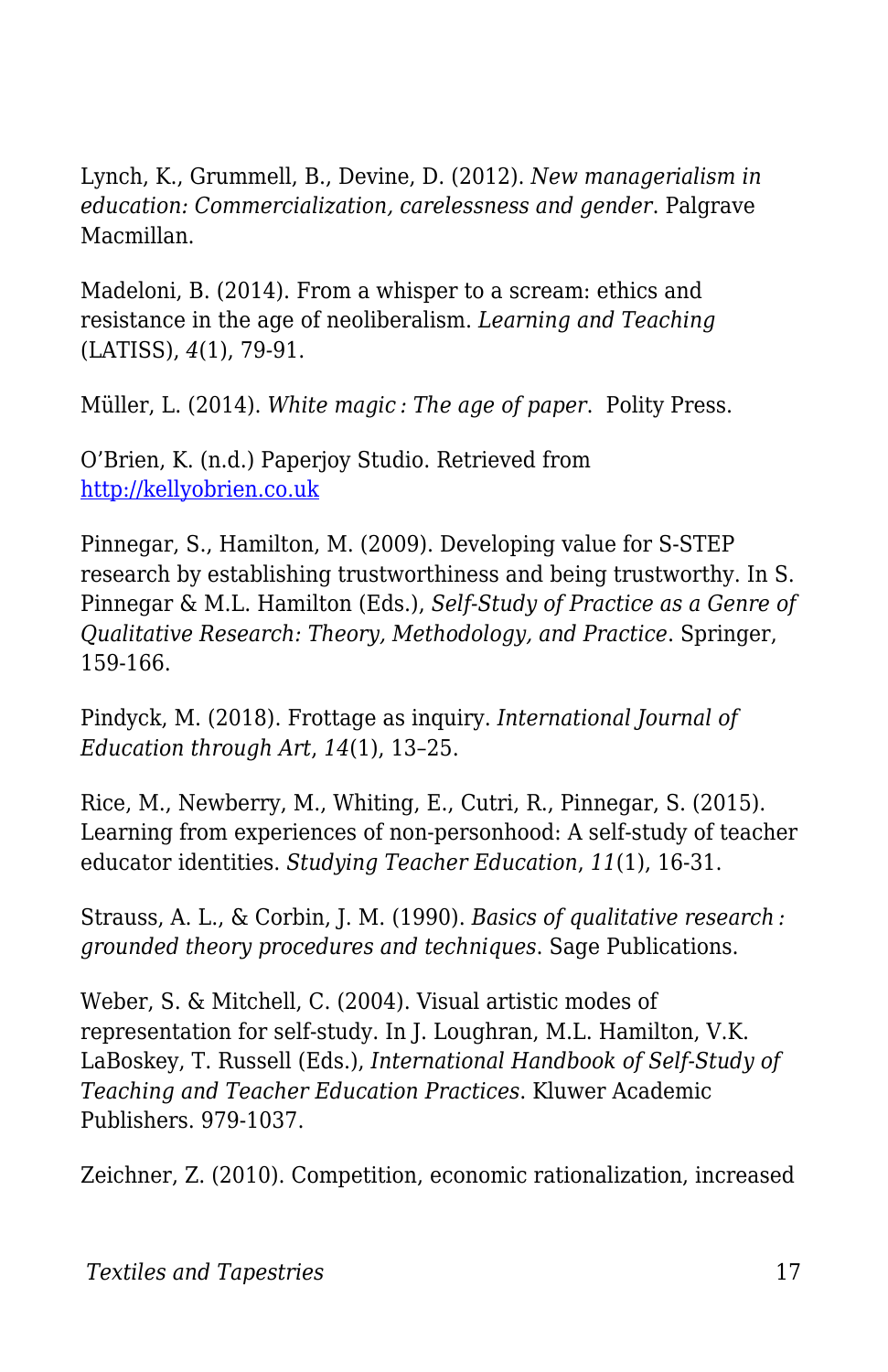surveillance, and attacks on diversity: Neoliberalism and the transformation of teacher education in the U.S. *Teaching and Teacher Education*, 26, 1544-1552.



Sánchez, R. & Haniford, L. (2020). Cartography of Leadership in Teacher Education: Papertending as a Reflective Response. In C. Edge, A. Cameron-Standerford, & B. Bergh (Eds.), *Textiles and Tapestries*. EdTech Books. Retrieved from https://edtechbooks.org/textiles\_tapestries\_self\_study/cha pter\_5